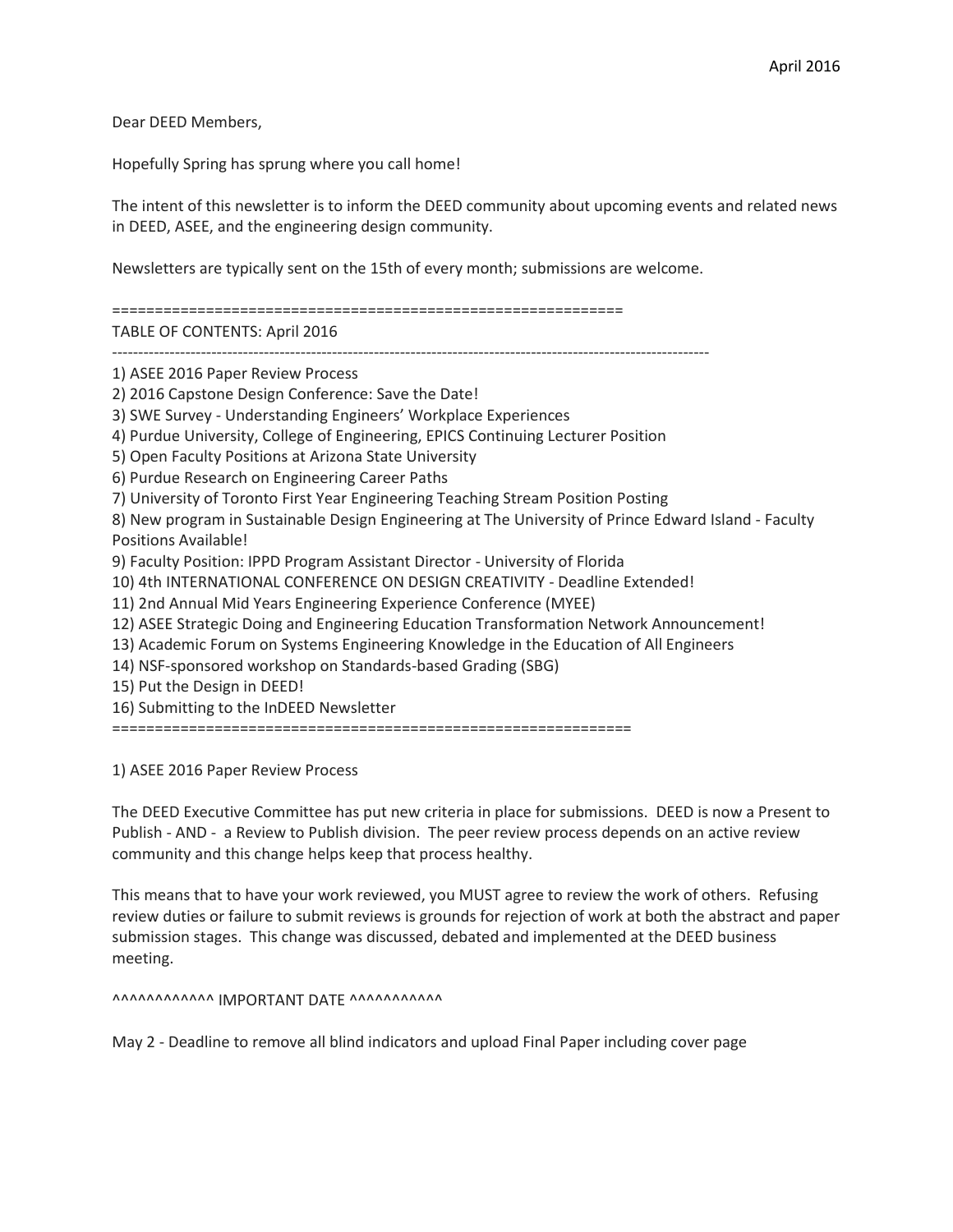2) 2016 Capstone Design Conference: Save the Date!!

Calling all those involved in capstone design! The 2016 Capstone Design Conference is scheduled for June 6-8, 2016 in Columbus, Ohio. The biannual Capstone Design Conferences provide an opportunity for the engineering community to share ideas about starting and improving design-based capstone courses. See some of the ideas presented in the 2014 Capstone Design Conference in the latest IJEE special issue:

<http://www.ijee.ie/contents/c310615B.html>

Sign up for the capstone design conference mailing list to receive conference updates:

<http://capstonedesigncommunity.org/mailing-list>

DEED Helps to support the Capstone Conference - Check it out!

===========================================================

3) SWE Survey - Understanding Engineers' Workplace Experiences

Hopefully you took the opportunity to participate!

The Society of Women Engineers (SWE) conducted a survey of 50,000 professional engineers in the United States and Canada about their experiences in the workplace. SWE is working with Joan C. Williams, Distinguished Professor of Law at the University of California, Hastings and founding director of the Center for WorkLife Law (WLL), to conduct the survey called Understanding Engineers' Workplace Experiences.

"This survey is designed to strengthen engineering as a profession by providing crucial research about the work lives of those in the field. The goal is to help organizations improve their ability to tap and develop talented engineers," said Williams.

This survey is funded by Society of Women Engineers in partnership with the Center for WorkLife Law. Professor Williams wrote to thank DEED for their participation, and to clarify that the survey was designed to account for the effect that both race and sex of respondents influenced their workplace experiences.

Survey results will be disseminated in a report to be published in August of 2016.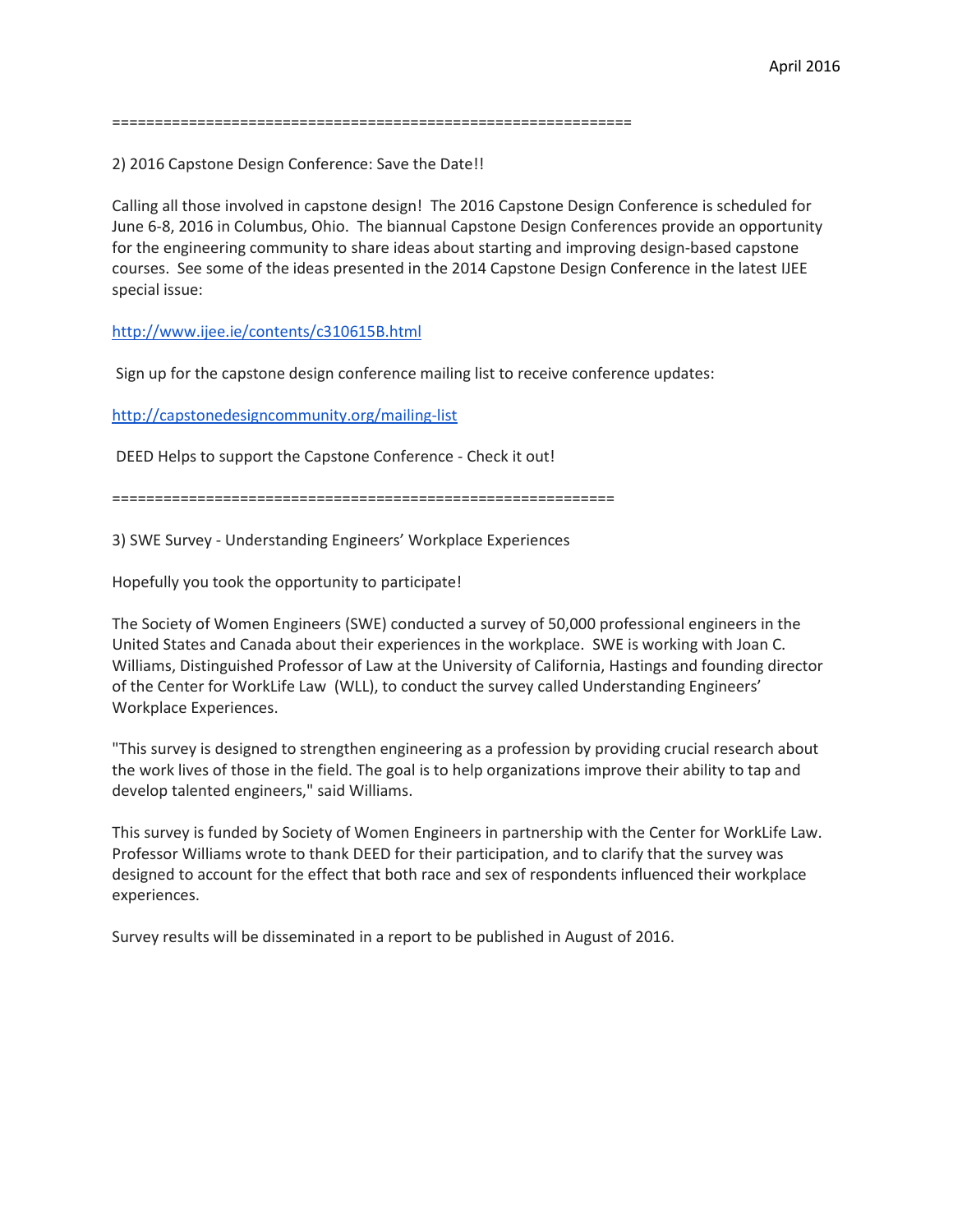================================================================================

4) Purdue University, College of Engineering, EPICS Continuing Lecturer Position

## [http://www.purdue.edu/ethics/Search\\_Screen/Faculty\\_Openings/Engineering/3466-2016.html](http://www.purdue.edu/ethics/Search_Screen/Faculty_Openings/Engineering/3466-2016.html)

The purpose of the position is to provide significant instructional support for the EPICS program by directly teaching and mentoring several multi-disciplinary student design teams. In addition, this position will provide disciplinary oversight of senior design students by mentoring students and collection of assessment data. The person will also be a part of the instructional leadership team, and contribute to the development and delivery of curricular materials to support the community-driven design work.

Rank: Continuing Lecturer Funding: Recurring Desired Start Date: July 1, 2016

Essential Qualifications: Applicants must have a B.S. and M.S. in Engineering, Computer Science or related field. Background in Electrical and/or Computer Engineering and Ph.D. preferred. Applicants should have experience in the practice or teaching of engineering, computing or technology. Experience mentoring project-based courses, especially those which satisfy capstone requirements, also preferred. Equivalent experience will be considered. Applicants must have the ability to take the initiative to solve problems, assume responsibility, and establish and maintain quality standards. In addition, applicants should have excellent interpersonal and communication (verbal and written) skills, the ability to work with people of various backgrounds, good time management and organizational skills, the ability to learn and adapt to changing learning environments, and the ability to work with students, undergraduate and graduate, and faculty in mentoring students teams through their design projects.

Applications: Interested applicants should forward their resume and contact information for three references to Dr. Carla Zoltowski: [cbz@purdue.edu](mailto:cbz@purdue.edu)

Review of applications will begin March 7, 2016 and will continue until filled. A background check will be required for employment in this position. Purdue University is an EOE/AA employer. Purdue University is committed to maintaining a community which recognizes and values the inherent worth and dignity of every person. In pursuit of its goal of academic excellence, the University seeks to develop and nurture diversity. All qualified applicants for employment will receive consideration without regard to race, religion, color, sex, national origin or ancestry, genetic information, marital status, parental status, sexual orientation, gender identity and expression, disability or status as a veteran.

======================================================

5) Open Faculty Positions at Arizona State University

The Ira A. Fulton Schools of Engineering at Arizona State University has openings for tenure/tenure track faculty positions to support a broad initiative in advanced manufacturing. Appointments will be at the assistant, associate or full professor rank commensurate with the candidate's experience and accomplishments, beginning August 2016. Areas of interest include, but are not limited to: product design strategies for additive manufacturing systems, modeling of advanced manufacturing systems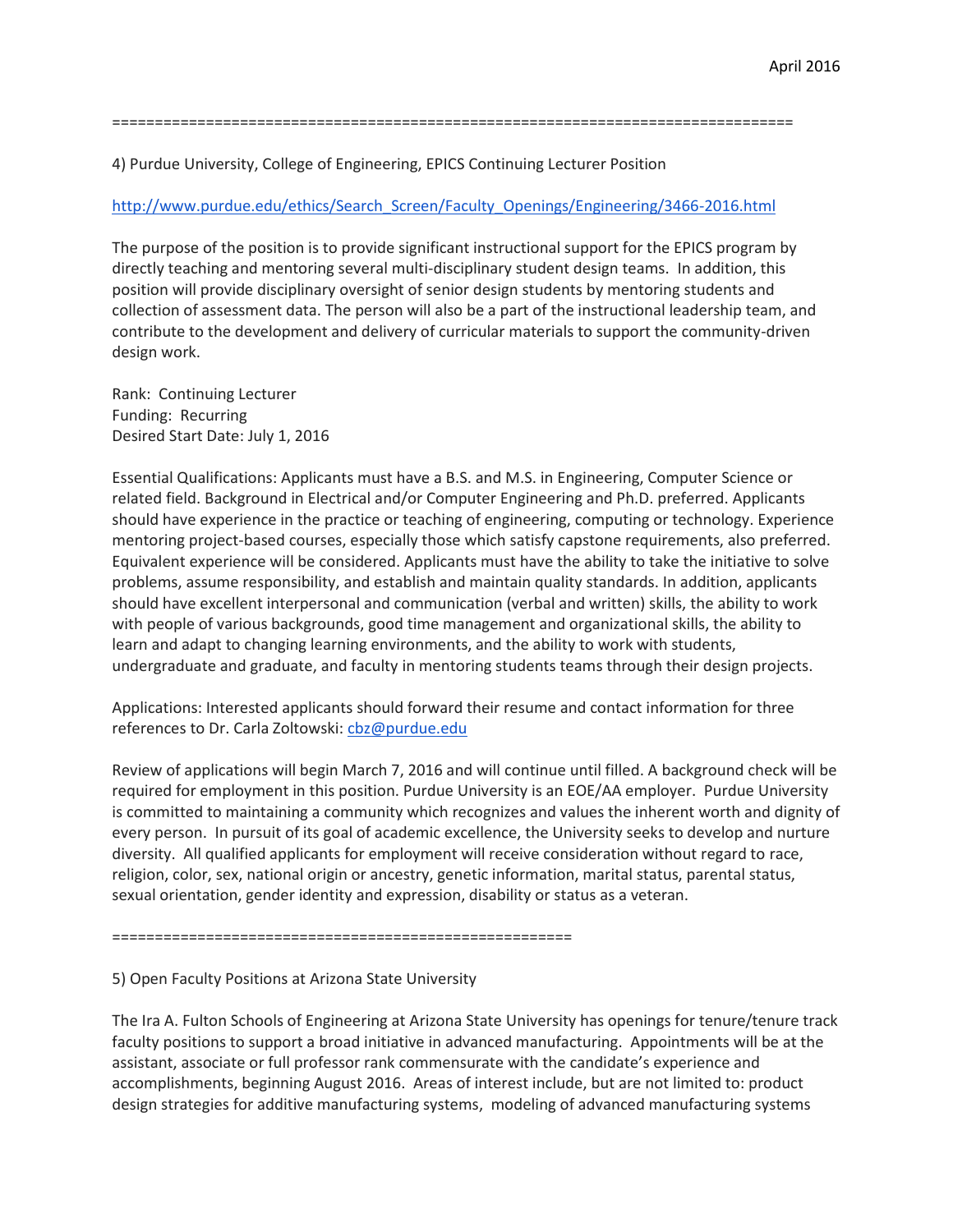and processes, non-destructive testing-manufacturing integration, hybrid additive-subtractive manufacturing process integration, automation strategies and technologies for hybrid manufacturing, and scalable manufacturing at the limits of size, temperatures, and material properties. While the faculty appointment may be in any of the six Fulton Schools of Engineering, The Polytechnic School, located at ASU's Polytechnic campus in Mesa, Arizona, is currently the most involved in the search. The Polytechnic School houses the premier additive manufacturing and research center in the Southwest, providing strong support for the advancing ASU's research and development in Advanced Manufacturing. The facility features over \$2M in state-of-the-art polymer, metal, and composite materials 3D printing equipment as well as advanced materials processing and analysis capabilities.

For more information or questions about the positions, please contact the search committee chair, Jennifer Bekki [\(jennifer.bekki@asu.edu\)](mailto:jennifer.bekki@asu.edu). Review of applications will begin on November 26, 2015. For more information, see the complete posting online at: [http://engineering.asu.edu/hiring/advanced](http://engineering.asu.edu/hiring/advanced-manufacturing-systems-11362/)[manufacturing-systems-11362/](http://engineering.asu.edu/hiring/advanced-manufacturing-systems-11362/)

==============================================

6) Purdue Research on Engineering Career Paths

We are working to develop preparatory materials that help engineering undergraduate students learn to write effective resumes and pursue professional engineering opportunities. The first phase of this research is to collect resumes from undergraduate students, young professionals, and mid/late-career professionals in engineering careers. We would appreciate your input as an engineer by completing a very short survey for us, as well as uploading a copy of your professional engineering resume. All of this is done through online survey software.

Purpose of Research: The purpose of this research is to study engineering career paths and resume writing from successful engineers at a variety of career levels (from university student into professional engineering roles).

Specific Procedures to be Used: This research is conducted via an online survey, which is comprised of demographic information and a space for you to upload your current resume into the system.

Confidentiality: The project's research records may be reviewed by departments at Purdue University responsible for regulatory and research oversight. Steps will be taken to insure the confidentiality of all materials. All survey responses will be confidential. If your resume includes your name in the document or filename, these elements will be blinded before data analysis, in order to best protect your identity. All data provided to researchers will be stored in a secure (password protected) database that only the principal and co-investigators on this project will be able to access. Any printed data will be stored in a locked cabinet.

If you are willing to participate in our research, please follow the survey link below to participate. It is estimated that this will take no more than 5 minutes of your time.

[https://purdue.qualtrics.com/SE/?SID=SV\\_cXYlxlwZysGSf2J](https://purdue.qualtrics.com/SE/?SID=SV_cXYlxlwZysGSf2J)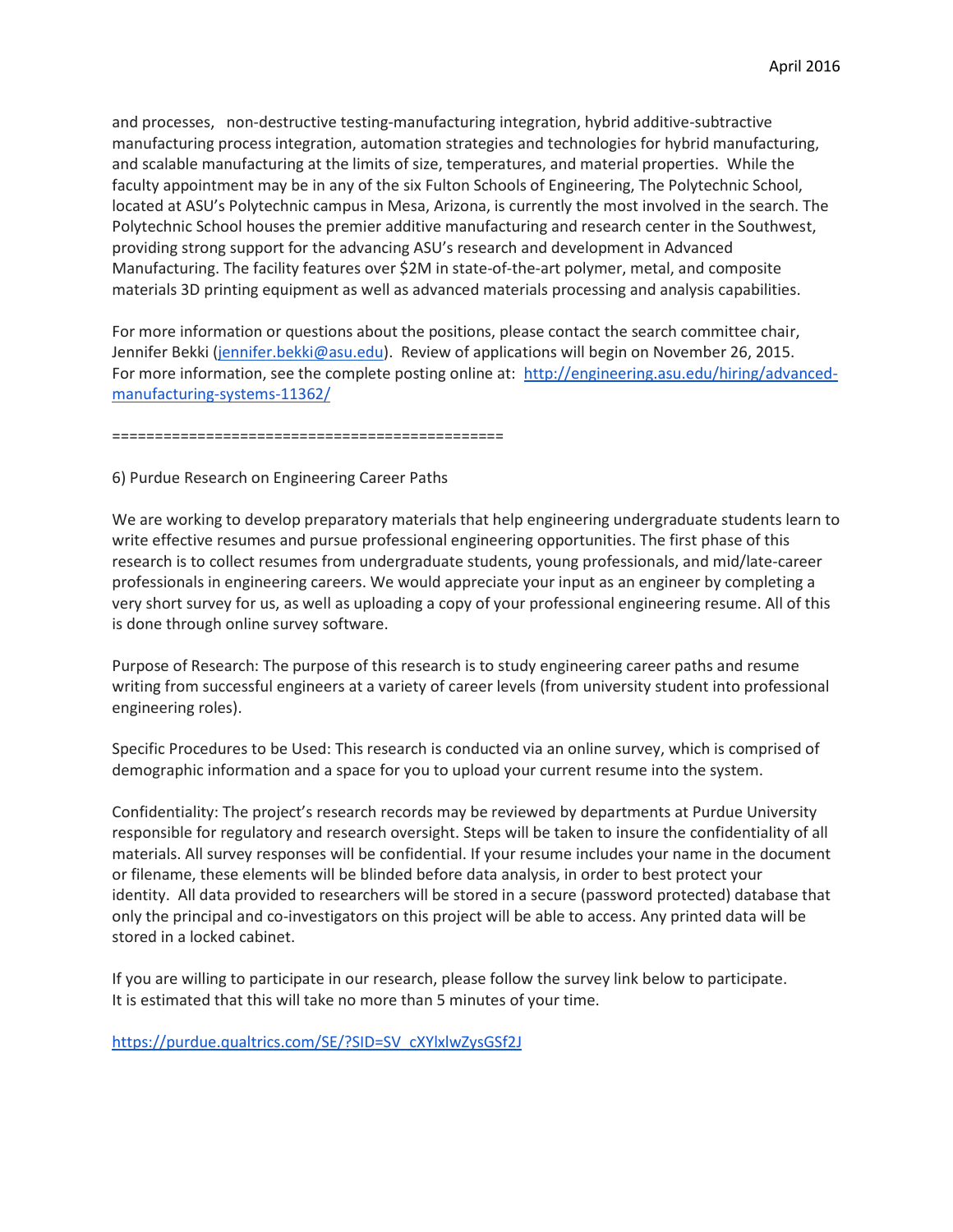In addition, if you would be willing to pass this on to your engineering friends and colleagues, we would be grateful for more participants. Thanks in advance, as we work to better educate and prepare future generations of engineering students.

Contact Information: If you have concerns, you may contact:

Catherine Berdanier [\(cberdanier@purdue.edu\)](mailto:cberdanier@purdue.edu) Gracemarie Mike [\(gmike@purdue.edu\)](mailto:gmike@purdue.edu) Mary McCall [\(mccall0@purdue.edu\)](mailto:mccall0@purdue.edu) Dr. Monica Cox [\(mfc@purdue.edu\)](mailto:mfc@purdue.edu)

================================================================================

7) University of Toronto First Year Engineering Teaching Stream Position Posting

The Faculty of Applied Science and Engineering at the University of Toronto invites applications for an Assistant Professor, Teaching Stream appointment in the First Year Engineering Program. The incumbent will be appointed in a relevant department depending on his/her area of expertise. The preferred start date for the appointment is July 1, 2016.

The Faculty welcomes applications from individuals with demonstrated excellence in engineering pedagogy, curriculum development and engineering design. Applicants must have experience teaching within a first-year engineering program and will have a PhD in Engineering Education, or a related field, by the time of appointment or shortly thereafter. The successful candidate will be expected to teach in the first year engineering design courses, as well as in other first year fundamental courses, such as Mathematics, Physics, and/or Chemistry. In addition, this position will work closely with the Chair First Year and the senior academic leadership on the implementation of key recommendations from the recent Core Curriculum Review Task Force. This will include leading an integrative approach to curriculum development across our first year programs and the ongoing coordination of the complete first year curriculum.

The detailed posting can be found at:

<https://utoronto.taleo.net/careersection/10050/jobdetail.ftl?job=1600140>

The closing date for applications is: March 28, 2016

Contact Micah Stickel with questions at:

[cfy@ecf.utoronto.ca](mailto:cfy@ecf.utoronto.ca) [m.stickel@utoronto.ca](mailto:m.stickel@utoronto.ca) [416.978.7805](tel:416.978.7805)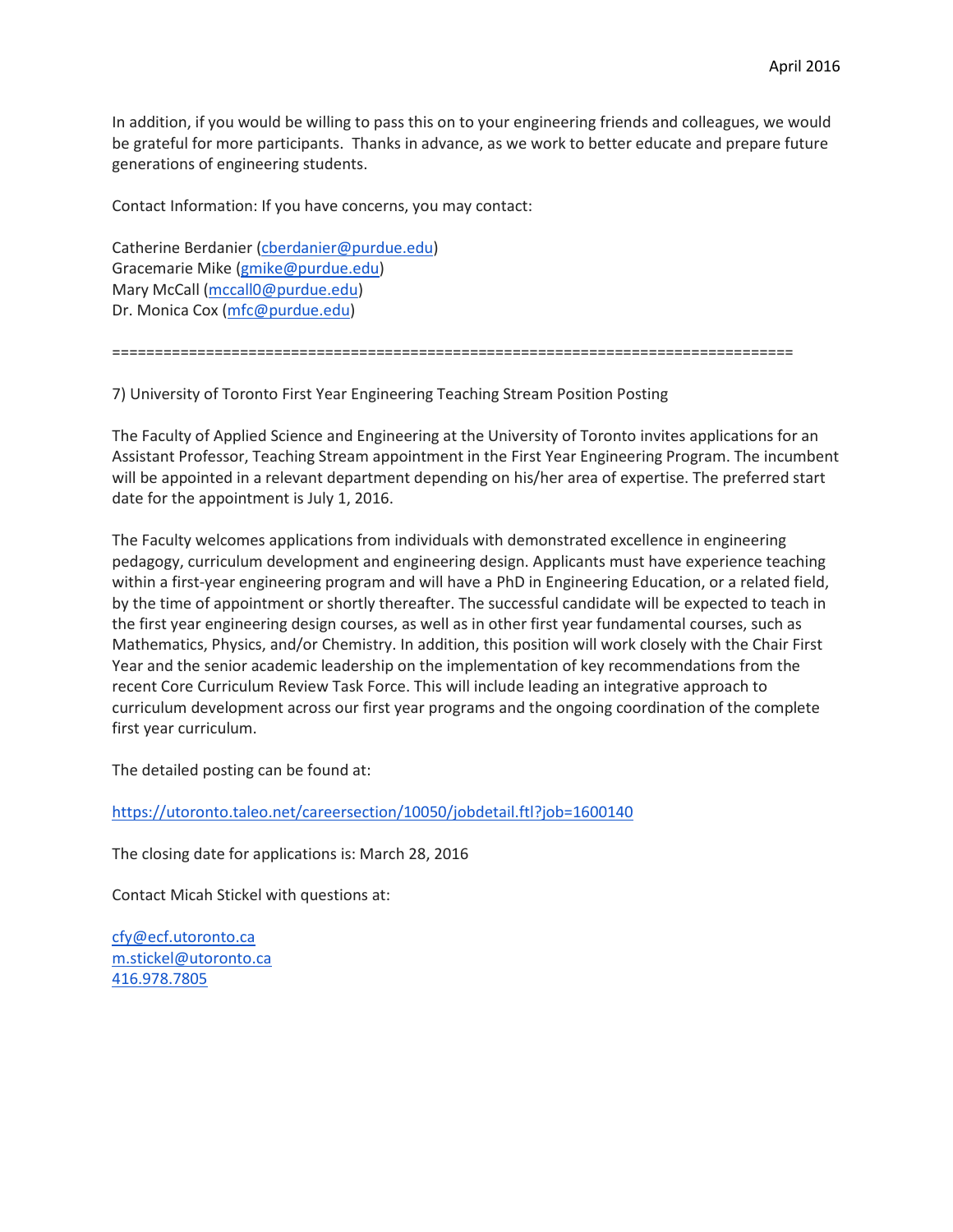=====================================================================================

8) New program in Sustainable Design Engineering at The University of Prince Edward Island - Faculty Positions Available!

The School of Sustainable Design Engineering at the University of Prince Edward Island is seeking applicants for up to ten tenure-track faculty positions encompassing all academic ranks. UPEI's new four year degree program in Sustainable Design Engineering provides students with an unprecedented opportunity to gain their Bachelor of Science via a client-focused, project-based model.

Design projects, which are integrated into every academic semester of the program, are based on realworld problems and external clients. Through these design courses, students are immersed in a realistic engineering environment where they are expected to interact with clients, develop design solutions, and conform to the best practices of the profession.

### <http://www.upei.ca/hr/competition/36a15>

If you have any questions, or would like more detailed information, please contact:

Elizabeth Osgood, P. Eng. Assistant Professor School of Sustainable Design Engineering University of Prince Edward Island [\(902\) 620-5175](tel:%28902%29%20620-5175) [eosgood@upei.ca](mailto:eosgood@upei.ca)

============================================================================

9) Faculty Position: IPPD Program Assistant Director - University of Florida

The University of Florida Herbert Wertheim College of Engineering seeks candidates for a 12-month, non-tenure-track assistant engineer faculty position to serve as the assistant director of the Integrated Product and Process Design (IPPD) Program. The IPPD program is an institutionalized, industrially sponsored multidisciplinary capstone design course sequence. Over 2900 seniors in various engineering and business disciplines have participated in nearly 500 projects since program founding in 1995. IPPD prepares students for professional practice by engaging them in real-world design, build and test projects provided by sponsoring industrial clients and supported by company liaison engineers and UF faculty mentor/coaches. The assistant director will be responsible for managing the design, planning, and delivery of leading edge product and process design curriculum, mentoring project teams, assisting with sponsor company interactions, project acquisition, student recruiting, publication of scholarly work related to capstone design education in engineering education journals and conference proceedings, leading and participating in grant-writing activities, and teaching courses in the Herbert Wertheim College of Engineering.

For more information and instructions on how to apply, visit:

<http://explore.jobs.ufl.edu/cw/en-us/job/496391/assistant-engineer>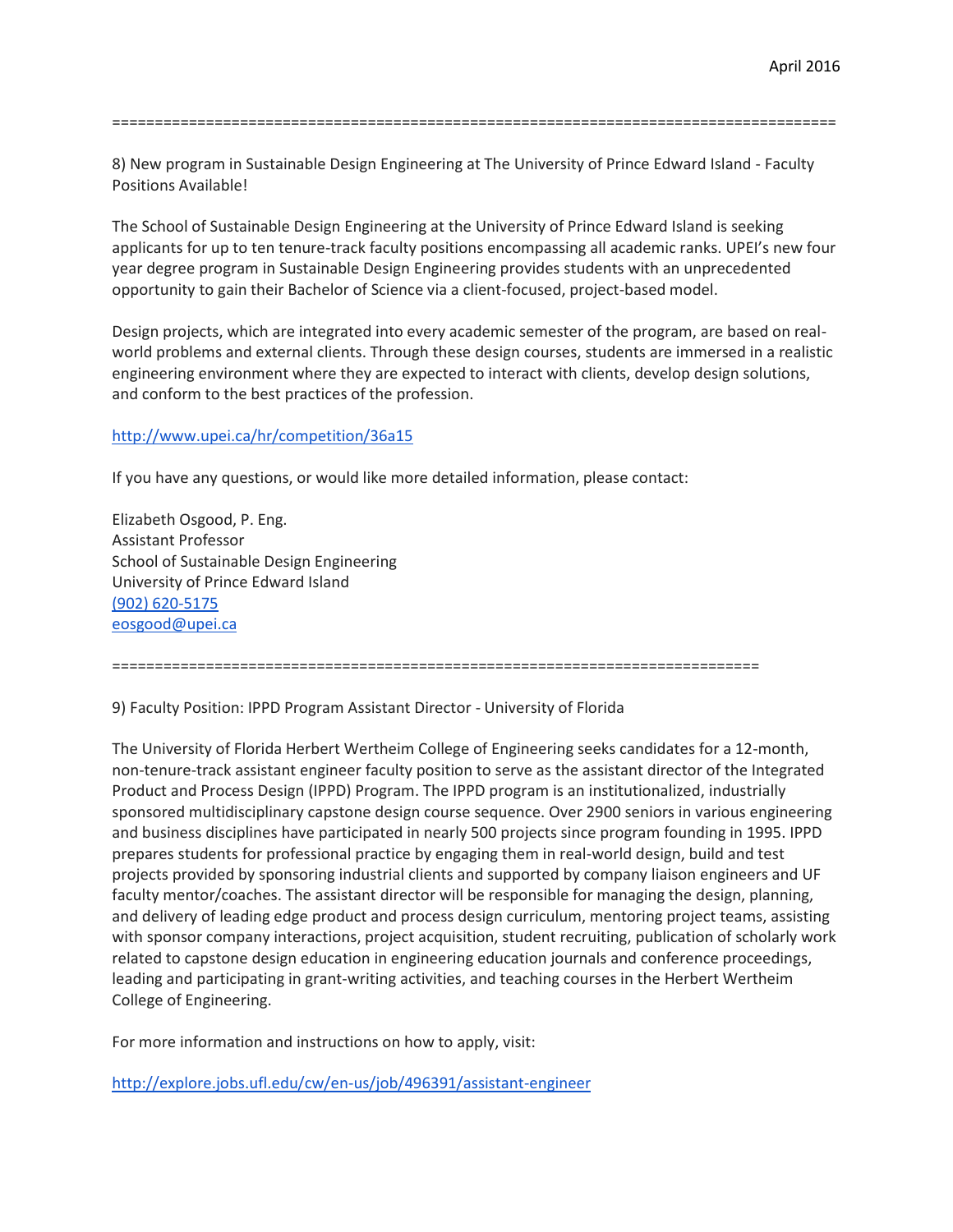Please direct questions to the search committee chair:

William R. Eisenstadt, Professor Dept. of Electrical and Comp. Engr. University of Florida 1064 Center Drive Room 529 NEB Gainesville, FL 32611-6130 [352-392-4946](tel:352-392-4946) [wre@tec.ufl.edu](mailto:wre@tec.ufl.edu)

=============================================================

### 10) 4th INTERNATIONAL CONFERENCE ON DESIGN CREATIVITY

Design creativity is an important and interesting topic of study in design. Since it involves the profound and essential nature of design, design creativity is expected to be a key in not only addressing the social problems that we are facing, but also producing an innate appreciation for beauty and happiness in our minds. In order to elucidate the nature of design creativity, the following issues are being studied: cognitive processes underlying design creativity, computational models of design creativity, and practical processes to incorporate the human and social dimensions.

Conference website: [www.me.gatech.edu/2016\\_icdc](http://www.me.gatech.edu/2016_icdc)

Email: [ICDC2016@me.gatech.edu](mailto:ICDC2016@me.gatech.edu)

We invite high-quality submission for ICDC including, but are not limited to the following: Collaborative creative design, Cognition in creative design, Creative design processes and methods, Creative design styles and cultures, Design creativity support tools, Cultural aspects of creativity and innovation, Measuring creativity and its impact, Social dimensions of creative design, Teaching creativity and innovation, Bioinspired design, Creative processes in design.

Full paper submission: 22nd April, 2016 -- Deadline extended!!

Conference Chair: Julie Linsey, USA Vice Chair: Yukari Nagai, Japan Program Chair: Maria Yang, USA

----------------------------------------------------------

ICDC 2016 will be co-located with the 24th International Conference on Case-Based Reasoning (ICCBR 2016). ICCBR 2016 will be held at Georgia Tech from Oct. 31 to Nov. 2 with Creativity as the conference theme. Details to follow soon. Contact Dr. Ashok Goel for more details on ICCBR 2016 [ashok.goel@cc.gatech.edu](mailto:ashok.goel@cc.gatech.edu)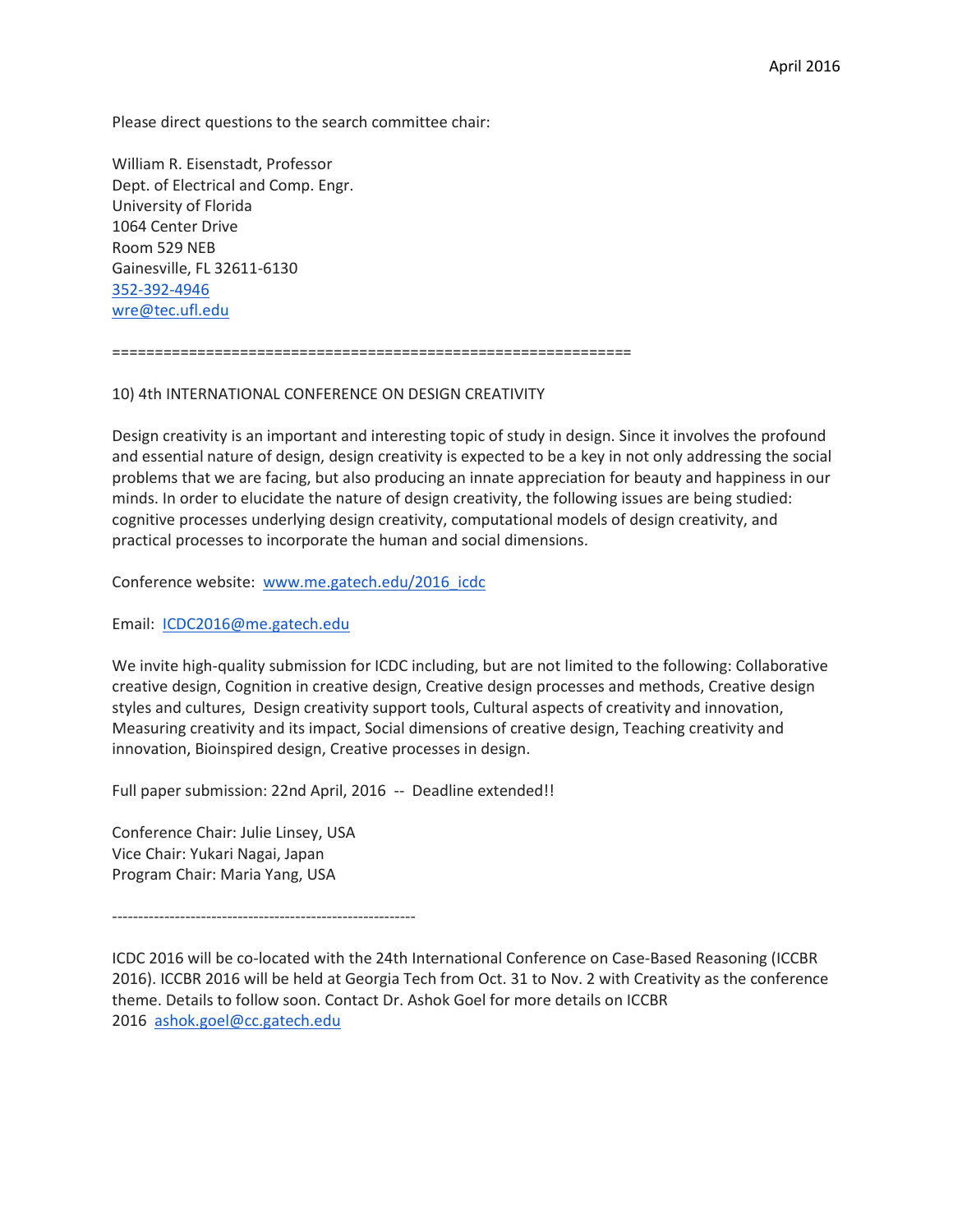11) 2nd Annual Mid Years Engineering Experience Conference (MYEE)

Call for proposals (presentations and workshops) [http://myeec.org](http://myeec.org/)

March 30 – April 1, 2016 College Station, TX

Hosted by:

The Dwight Look College of Engineering at Texas A&M University The Texas A&M Engineering Experiment Station The Institute for Engineering Education and Innovation

The second annual Mid Years Engineering Experience (MYEE) Conference is dedicated solely to addressing the middle years in the engineering curriculum, i.e., the sophomore and junior years. These two years are typically referred to as the Sophomore Slump and Junior Jump. To ensure a quality conference MYEE seeks presentations, workshops, and/or special sessions related to the primary objective of promoting scholarly research on topics focusing on these two years. Both 2-year and 4-year institutions are encouraged to submit. Suggested topics include, but are not limited to: innovative pedagogies for teaching engineering science courses; proven techniques of using instructional technology to enhance student learning and/or critical thinking skills; successful models for engaging professional practitioners, such as in-classroom, field trips, and internships; design across the curriculum; novel assessment/research methods for student learning and program evaluation/improvement; retention; issues related to nontraditional student populations; diversityaware classroom techniques; and advising. The intent is to offer a collaborative exchange of ideas that have worked for second and third year engineering students, while providing networking opportunities for engineering educators who focus on these areas.

The conference organizers are pleased to announce the international journal, "Engineering Education Letters," has agreed to partner with this conference to publish a Special Issue. Based on the conference review of the extended abstracts, selected authors will be invited to write a full paper for a Special Issue of "Engineering Education Letters" focused on these mid years, which will then go through the standard, peer review process.

- 1. Presentation, workshop, or special session proposals submission (300 500 word summary): February 8, 2016
- 2. Proposals reviewed and authors notified: February 12, 2016
- 3. Early Registration Deadline: February 15, 2016
- 4. Final proceedings version of Extended Abstracts (1500-3000 words): March 1, 2016
- 5. Conference: March 30 April 1, 2016

Proposals for participation in the 2016 Conference can be submitted in the following two venues:

- 1. Workshops: Longer period of time for a focused topic or exchange.
- 2. Presentations: For projects either well defined or projects that are planned to begin soon.
- 3. Special Sessions: Panels, round tables, discussions, vendor showcases, etc.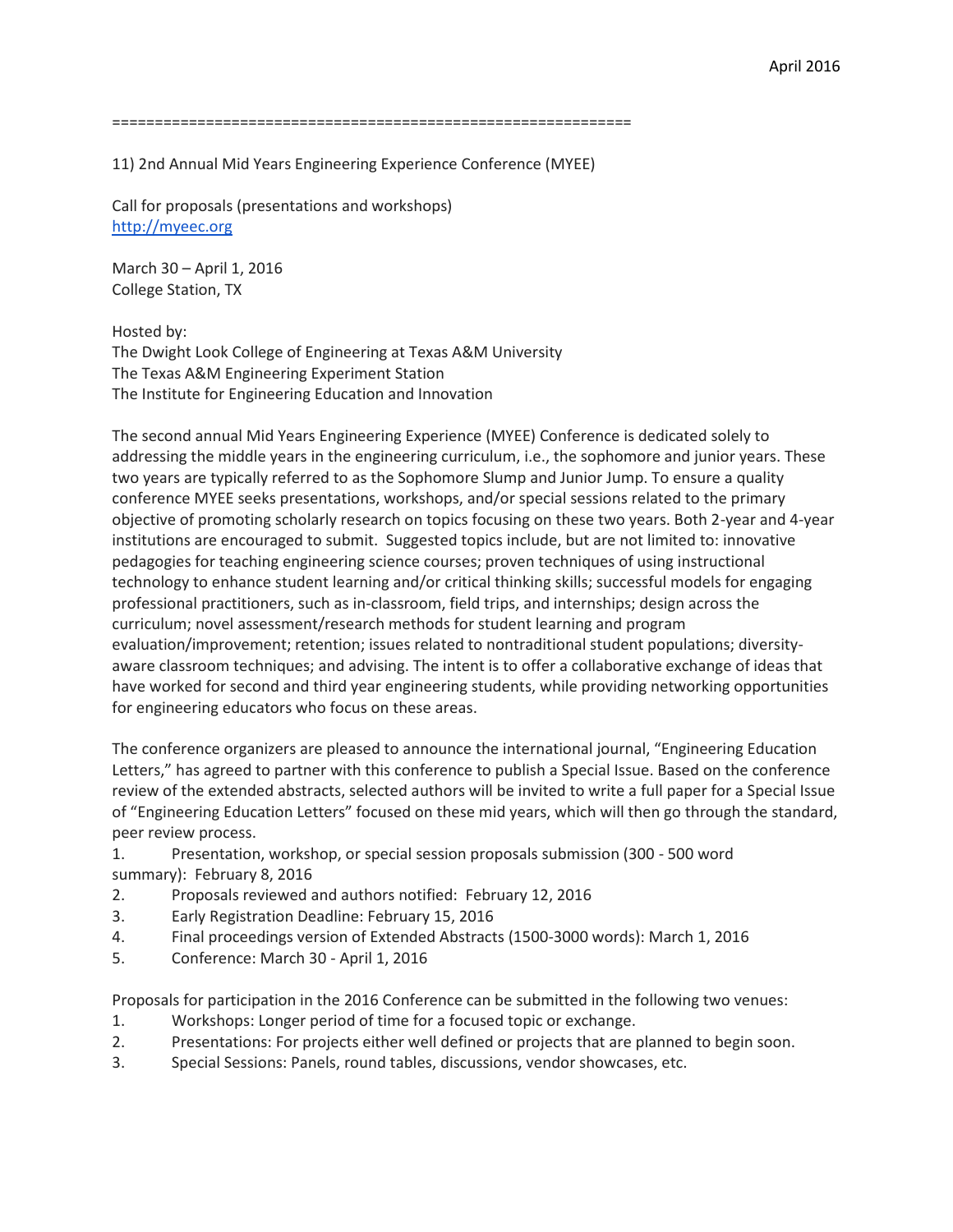# Topics of Interest

You can either select an area of Engineering Education, Engineering Technology Education, Computer Science Education or other related area. The topic areas are to allow attendees to develop a network of people with common interests,

- Advances in engineering education research as it applies to the sophomore and junior year experience
- Innovative pedagogies for teaching technical content
- Laboratory development and innovation
- Experiential learning and immersive experiences
- Design education
- Undergraduate research and integration of research and education
- Blended, inverted/flipped, and online learning in the sophomore and junior years
- Design across the curriculum involving the sophomore and junior years
- Current technologies and their impact on the sophomore gateway courses and junior courses
- Novel assessment/research methods for student learning and program evaluation/improvement
- Innovative and proven methods for assessing effective teaching using instruments outside of and/or in addition to the traditional student rating
- Novel approaches and methods for addressing ABET engineering criteria
- Learning outcomes, assessment, and accreditation
- Demonstrated success in integrating sustainability concepts within classes, curricula, and cocurricular activities
- Retention and learner support strategies for the sophomore and junior years
- Transition strategies from the freshman year to the sophomore year to improve sophomore slump
- Integration of transfer students to the mid years
- Approaches to address the time "between the bookends" of the freshmen year and the senior year
- Measures and promotion of academic maturity in the mid years
- Role of advising and its impact on the mid years
- Effective uses of peer mentoring and/or student organizations in the mid years
- Formation and development of engineering identity in the sophomore and junior years
- Student development models and best practices to promote the professional development of preparing students for internships and graduation
- Strategies to improve sophomore and junior year success for diverse students
- Use of learning analytics to improve success and retention for mid years
- Living and learning communities in the mid years
- Service learning in the mid years
- Preparing students for the jump or transition to the professional environment
- Other topics that address issues in engineering education in the sophomore and junior years

If you have any questions, please contact the conference organizers at [myeec@tamu.edu](mailto:myeec@tamu.edu)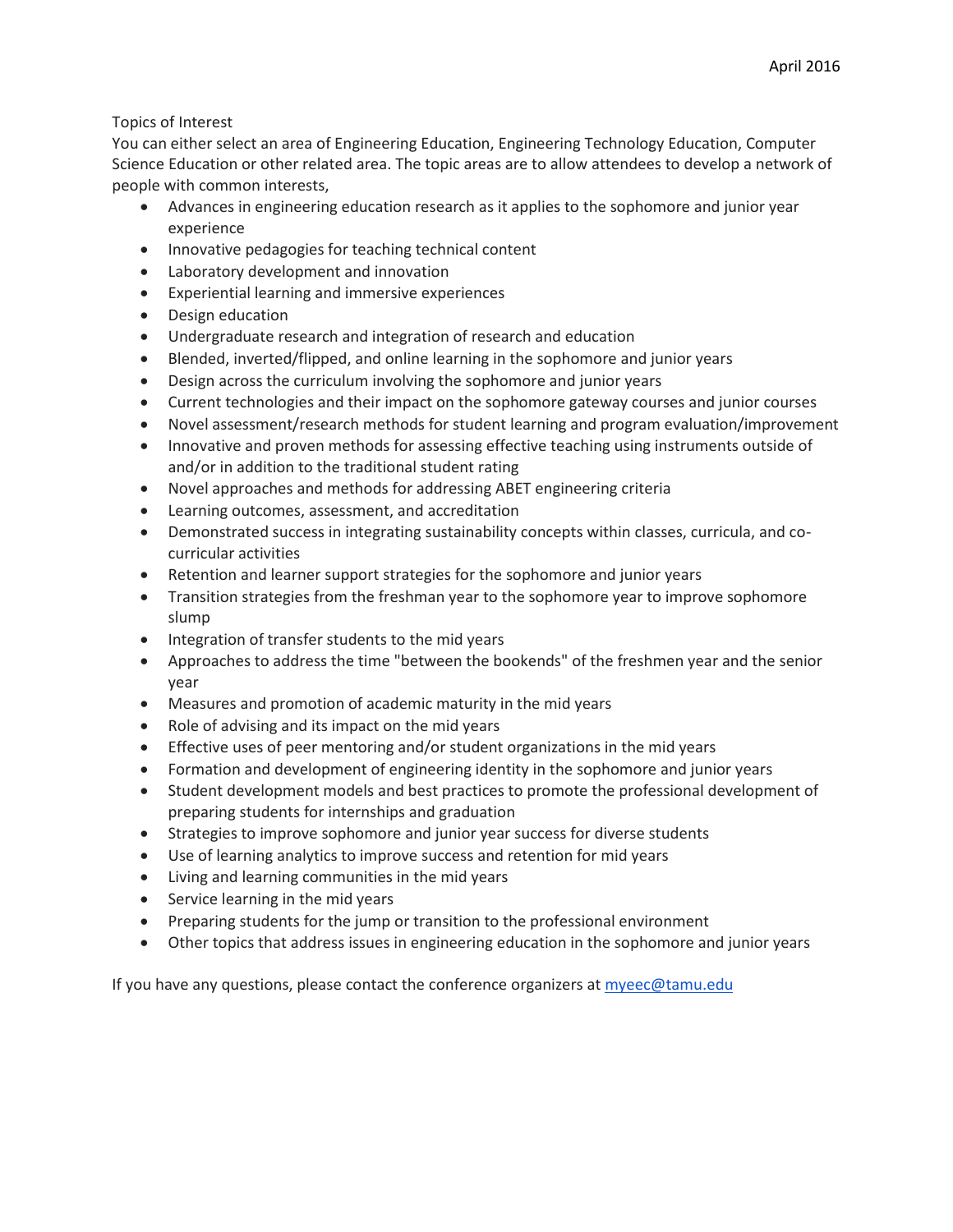12) ASEE Strategic Doing and Engineering Education Transformation Network Announcements !

Seeking Volunteers: ASEE Strategic Doing Team

We are seeking volunteers to engage in ASEE's Strategic Doing efforts through the Transformation Team. The purpose of this team is to help ASEE transform how it supports teams of faculty, administration, and students as they transform engineering education at their institutions. This is a great opportunity to engage with and serve ASEE and its members while building a network of colleagues interested in transformation of engineering education. Expected monthly time-commitment: 2-3 hours.

To join or for more information, please contact the team lead Gurlovleen Rathore [\(Gurlovleen.rathore@gmail.com\)](mailto:Gurlovleen.rathore@gmail.com)

(Five-minute) Survey: Engineering Education Transformation Network

- Are you working to transform engineering education?
- Do you want to connect with like-minded colleagues to expand your efforts, leverage best practices and/or resolve challenges you have encountered?

Complete a brief survey to help ASEE's Transformation Team develop a network to support your ongoing efforts to transform engineering education.

Questions? Contact ASEE's Strategic Doing Transformation Team lead Gurlovleen Rathore [\(Gurlovleen.rathore@gmail.com\)](mailto:Gurlovleen.rathore@gmail.com)

=============================================================

13) Academic Forum on Systems Engineering Knowledge in the Education of All Engineers

The International Council on Systems Engineering (INCOSE), the Systems Engineering Research Center (SERC), the American Society of Engineering Education (ASEE) and a number of universities are working together to increase the use of Systems Engineering (SE) Knowledge in the Education of All Engineers.

As part of this work we will hold a free Academic Forum meeting at George Mason University (GMU) on 2-3 May 2016 at the GMU Arlington Campus.

#### [http://arlington.gmu.edu](http://arlington.gmu.edu/)

Please put these dates in your calendar if you would like to attend and register your interest by sending your name and affiliation to Mr. Angel Manzo at: [seor@gmu.edu](mailto:seor@gmu.edu)

The event will be free to attend but places will be limited and attendees must register. Details on how to register for a place, local hotels, etc. are available at the forum website.

A brief discussion of the forum theme and aims is given below. Three specific themes have emerged from previous academic forum:

- 1. Why is SE knowledge of value to the education of all engineers?
- 2. What SE knowledge is important to achieve this value?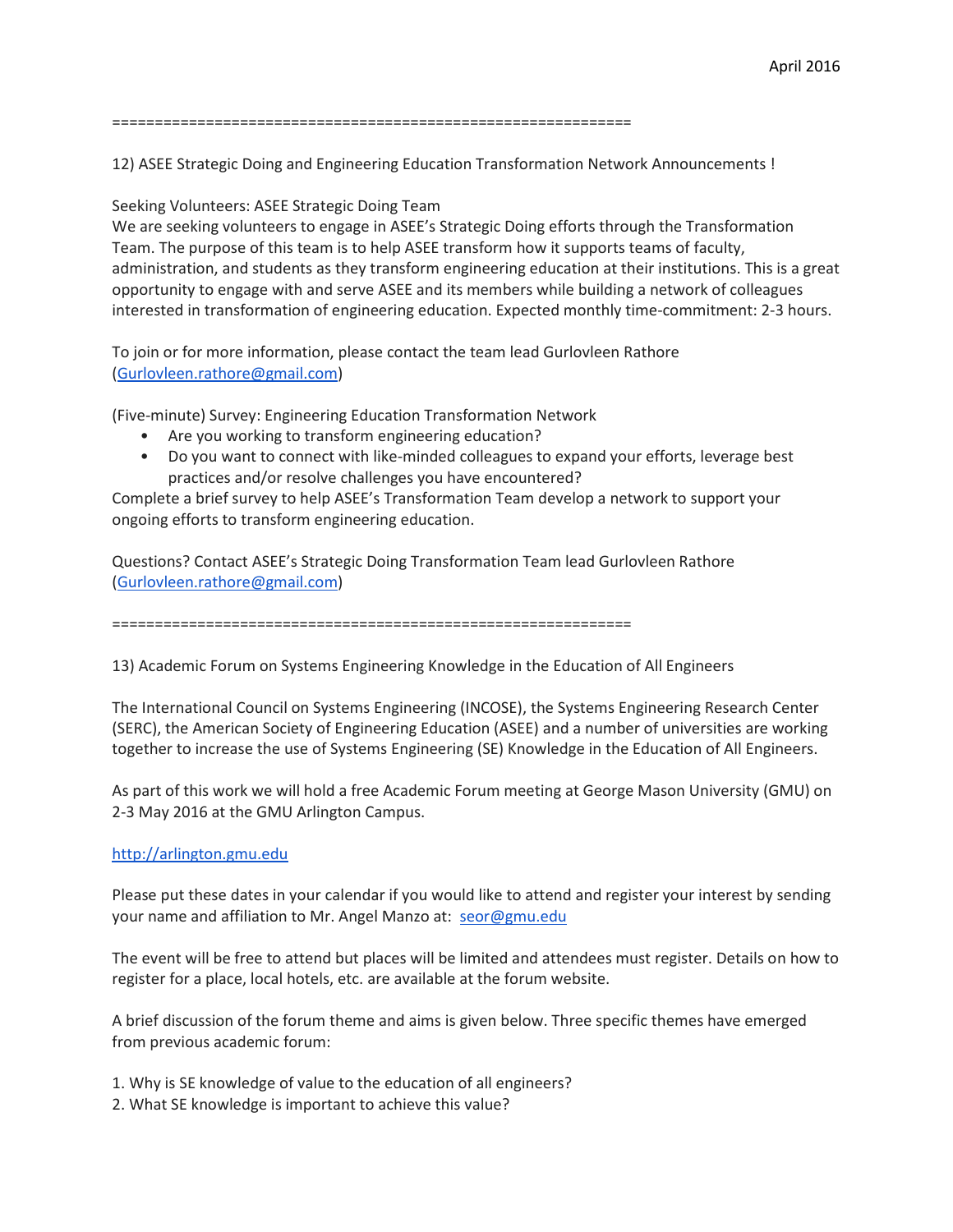3. How do we facilitate the integration of this knowledge into engineering education?

You can find a discussion of these themes, the background and motivation for our joint activities, and a description of recent forum activities at [http://www.wpi.edu/research/seli/incose61.html.](http://www.wpi.edu/research/seli/incose61.html)

If you have specific ideas or information to add to this work and would like to be more directly involved, please contact Rick Adcock.

Rick Adcock INCOSE Associate Director for Education [R.D.Adcock@Cranfield.ac.uk](mailto:R.D.Adcock@Cranfield.ac.uk)

=============================================================

14) NSF-sponsored workshop on Standards-based Grading (SBG)

You are cordially invited to attend the NSF-sponsored workshop on Standards-based Grading (SBG) being held at the 2016 ASEE Conference in New Orleans, LA.

The goal of the workshop is to introduce engineering educators to an alternative approach of assessing students' achievement using a learning outcomes or standards-based grading system, which was recently featured in the February 2016 Prism. The workshop will be held Sunday, June 26th from 9 a.m. to noon. The workshop will be led by four experienced practitioners - Adam Carberry, Arizona State University; Matthew Siniawski, Loyola Marymount University; Sara Atwood, Elizabethtown College; and Heidi Diefes-Dux, Purdue University. Best practices will be shared along with ways to integrate SBG into your courses. Participants are encouraged to bring colleagues and syllabi to allow for implementation planning, including articulation of course outcomes and assessment rubrics.

Additionally, the workshop is intended to be a catalyst to jumpstart an SBG community of instructors. Workshop participants will be encouraged to become part of our

NSF-supported study of SBG to commence during the 2016-2017 academic year. The study aims to recruit 20 faculty to pilot the implementation of SBG in their classrooms; workshop participants will be given first priority to join the study. Participants selected to become part of the funded study will be provided a small stipend (\$700) for their participation beyond the ASEE workshop.

Register through ASEE's Annual Conference Registration website.

=============================================================

15) Put the Design in DEED!

"The scientist merely explores that which exists, while the engineer creates what has never existed before."

- Theodore Von Kármán

Design is central to engineering. Shouldn't DEED be central to ASEE? DEED members, please reach out to your colleagues and encourage them to join the DEED division!